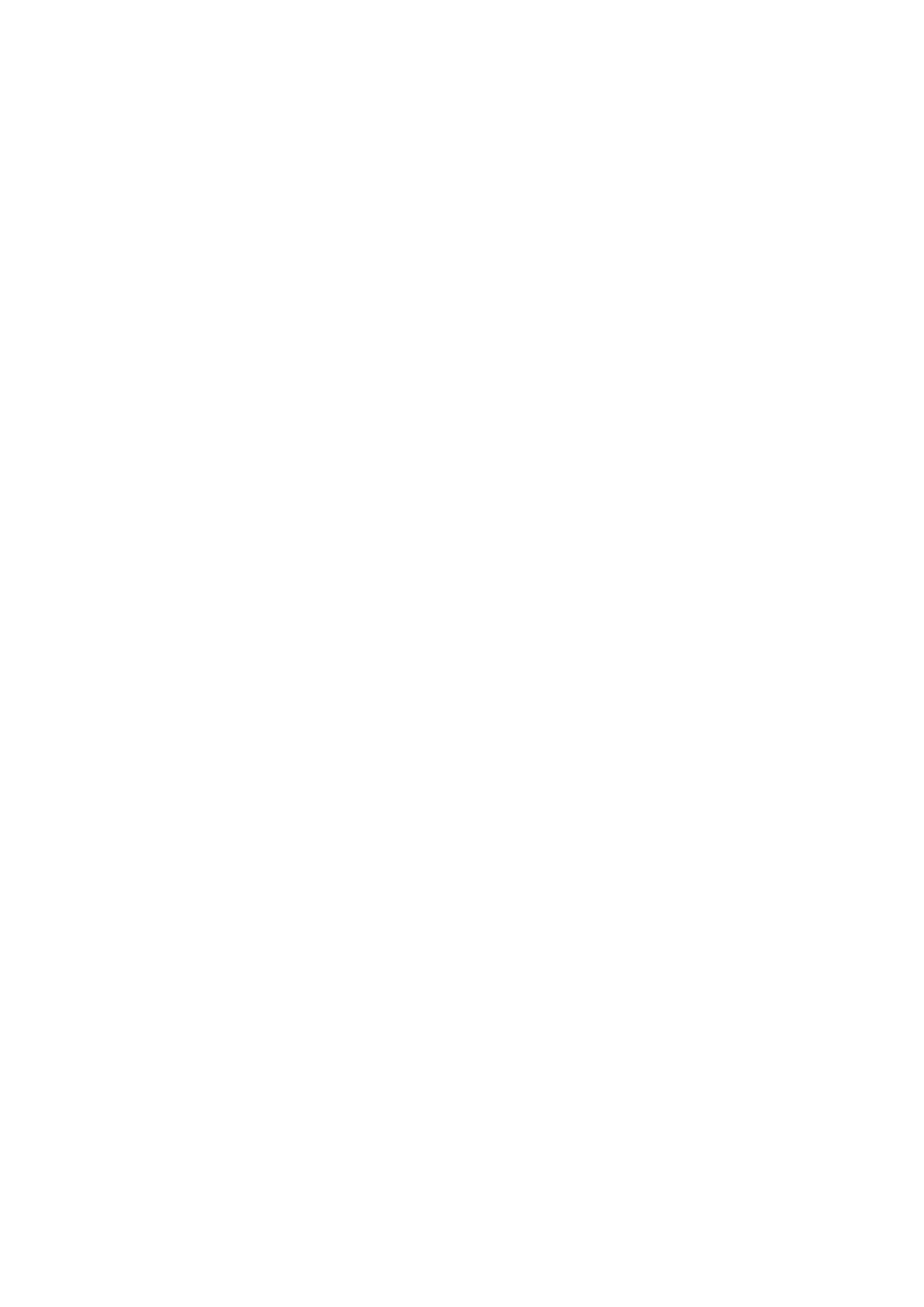## *Hon Paula Bennett*

# **Housing Restructuring and Tenancy Matters (Social Housing Reform) Amendment Bill (No 2)**

Government Bill

### **Contents**

|               |                                                             | Page |
|---------------|-------------------------------------------------------------|------|
|               | Title                                                       |      |
| $\mathcal{D}$ | Commencement                                                |      |
|               | $\bullet$<br>$\bullet$<br>$\bullet$                         |      |
| 9             | Principal Act                                               |      |
| 10            | Section 27 amended (Provisions relating to vesting of land) |      |

#### **The Parliament of New Zealand enacts as follows:**

#### **1 Title**

This Act is the Housing Restructuring and Tenancy Matters (Social Housing Reform) Amendment Act 2016.

# **2 Commencement** 5

This Act comes into force on the day after the date on which it receives the Royal assent.

## **9 Principal Act**

This Act amends the Housing Restructuring and Tenancy Matters Act 1992 10 (the **principal Act**).

# **10 Section 27 amended (Provisions relating to vesting of land)**

After section 27(4), insert:

· · · · ·